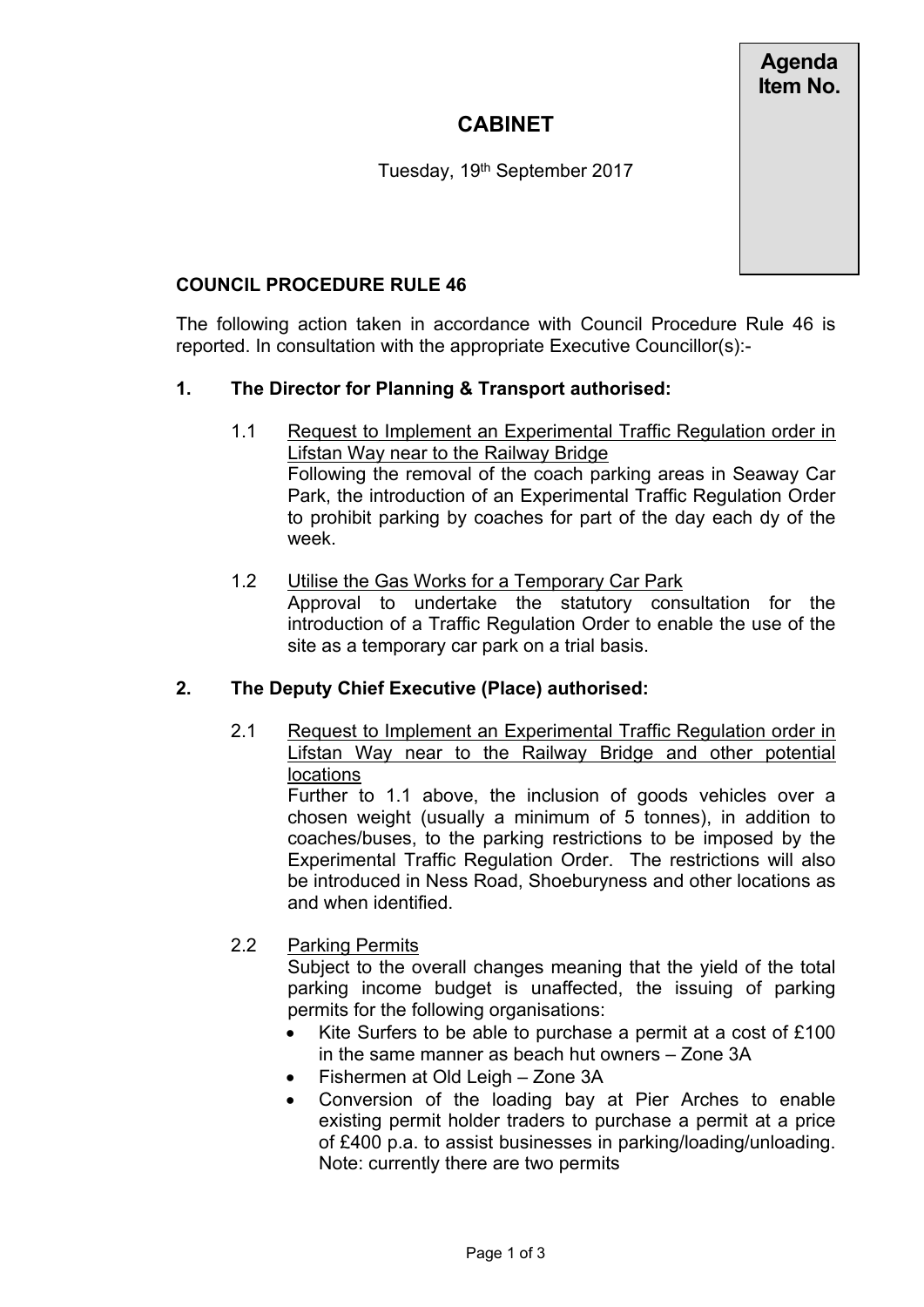- RNLI to be able to receive free permits (3 No.) and St. john's Ambulance two free permits (2no.) to park along the seafront
- The Methodist Church in New Road (6No.) to park in Belton Gardens North Car Park
- Leigh Town Councillors to park in Elm Road Car Park
- The Mosque to be able to receive discounted vouchers for Colchester Road at 50% of the normal price
- The Samaritans to continue with two existing permits (2 No.) for Queensway East Scheme as well as parking vouchers
- 2.3 Energy Company Obligation: Help to Heat, Local Authority Flexible Eligibility Statement of Intent The launch of the Local Energy Advice Programme (LEAP) funded by the Energy Company Obligation (ECO) (approved by Ofgem), with the administration of the statement of intent to be managed by the LEAP Service.
- 2.4 A127 Kent Elms Junction Improvement National Productivity Investment Fund Allocation (NPIF) The utilisation of the NPIF to support the scheme which will extend the total capital available to meet the estimated final turn out cost of the scheme including the new footbridge.

#### **3. The Director for Adult Services and Housing authorised:**

3.1 New Agreement with Northumbrian Water Ltd (t/a Essex & Suffolk Water)

The entering into a modified form of agreement with Northumbrian Water Ltd to re-inforce the fact the Council is acting as an agent for the water company and not a re-seller, in collecting water charges from Council Tenants in properties without water meters.

## **4. The Deputy Chief Executive (People) authorised:**

4.1 Pension Guarantee Agreement re Southend Care Ltd.

Further to Minute 564(8) of the meeting of Cabinet held on 19 January 2016, the completion of the Pension Guarantee Agreement with Essex County Council, with Southend Borough Council under-writing the pension liabilities of Southend Care Ltd and indemnifying Essex County Council against any losses to the Pension Fund.